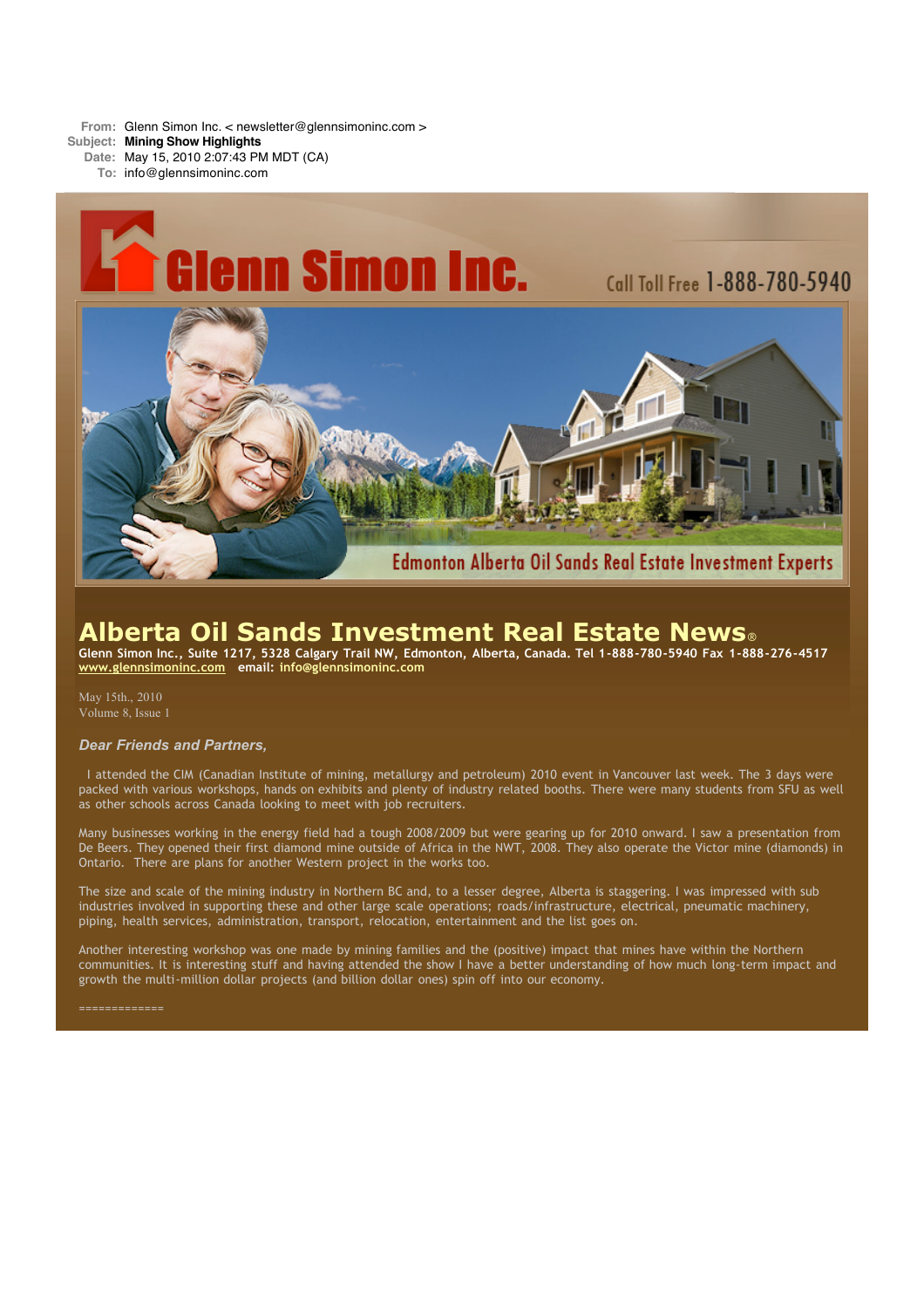

#### **North West Edmonton: [Cashflowing](http://www.glennsimoninc.com/featured_detail.php?id=71) Tri-Plex In The Mature Area of Canora**

Turbo charge your portfolio. Stylish 8 bedroom 4 bath Tri-Plex. There are two 1100 sqft 3 bedroom upper suites featuring laminate flooring and brick fireplaces. The separate entry, 900 sqft lower suite has 2 bedrooms and plenty of windows. Upper suites are legal, conforming and have balconies and individual laundry. There is an oversized, divided double detached garage generating extra revenue. These pictures show the detail and care that went into building this home.

Comes complete with great tenants making this a totally turn-key property for you. Convenient North West area with easy access to LRT, Downtown and Ring Road. Excellent neighborhood that demands high resale value and rents. HUGE upside potential due to the great purchase price, strong economic fundamentals and the proximity of this home in relation to Edmonton's growing North-side.

Produces **\$715** positive cash flow per month using an investor's mortgage plan - taking advantage of current low rates.

Poised for massive growth. These 3 suites rent for top dollar and have everything arranged, including financing structure and incredible tenants. Your investment includes: financial analysis, professional inspection, insurance, financing set-up, legal fees, basic accounting, reserve fund, CMA, bi-annual statements, strategic market planning to ensure successful entry and exit, plus much more!

### Purchase price: \$525K Total [Investment:](http://www.glennsimoninc.com/featured_detail.php?id=71) \$141K. Your Estimated 5 Year Profit \$94.4K. Your pre-tax Total ROI is 67% or 13.5% **per year + \$715 Cash Flow in Your Pocket Every Month**

"Get into action and realize secure, long-term profits"

Already producing a great RETURN. Visit **[HERE](http://www.glennsimoninc.com/upload/1272162525_quikrpt.canosa.pdf)** for the full FEATURE sheet and call 1-888-780-5940 to get started.

===SPECIAL NOTICE: NO CASH. BUT GOOD CREDIT? CALL US TODAY TO LEARN HOW YOU CAN OWN INVESTMENT PROPERTY=

-Please remember: All investments carry RISK. Be sure to seek your own independent legal advice-

#### ===============

## **Provincial Pact Makes For Economic Powerhouse**

By Linda Hoang, Edmonton Sun. April 30th, 2010.

Alberta, British Columbia and Saskatchewan have come together to form an alliance they say will make Western Canada an "economic powerhouse." The three provinces signed the New West Partnership in Regina on Friday, a partnership that would put the trio's combined market value at \$555 billion. GRAB THIS [STORY.](http://www.edmontonsun.com/news/alberta/2010/04/30/13783676.html)

==============

#### **Alberta Economy May Lead Nation Top Economist Predicts Stellar 2011**

Mario Toneguzzi, Calgary Herald. May 7, 2010

Alberta's economic recovery is a little slower than the rest of the country, but will pick up steam as the year progresses and lead Canada in growth next year, says one of the country's chief economists. READ FULL [ARTICLE.](http://www.calgaryherald.com/business/Alberta+economy+lead+nation/2997517/story.html#ixzz0o1ffeg60)

==============

**Spill Renews Interest In Oilsands Safety Concerns Need Consideration, Officials Say**

Sheldon Alberts, Canwest News Service. May 7, 2010

The safety benefits of importing Canadian oil by pipeline should be a consideration in formulating United States' energy policy in the wake of the BP oil spill now polluting the Gulf of Mexico, a senior State Department official said yesterday. [FOLLOW](http://www.montrealgazette.com/business/Spill+renews+interest+oilsands/2996367/story.html#ixzz0o1hdNNJj) HERE